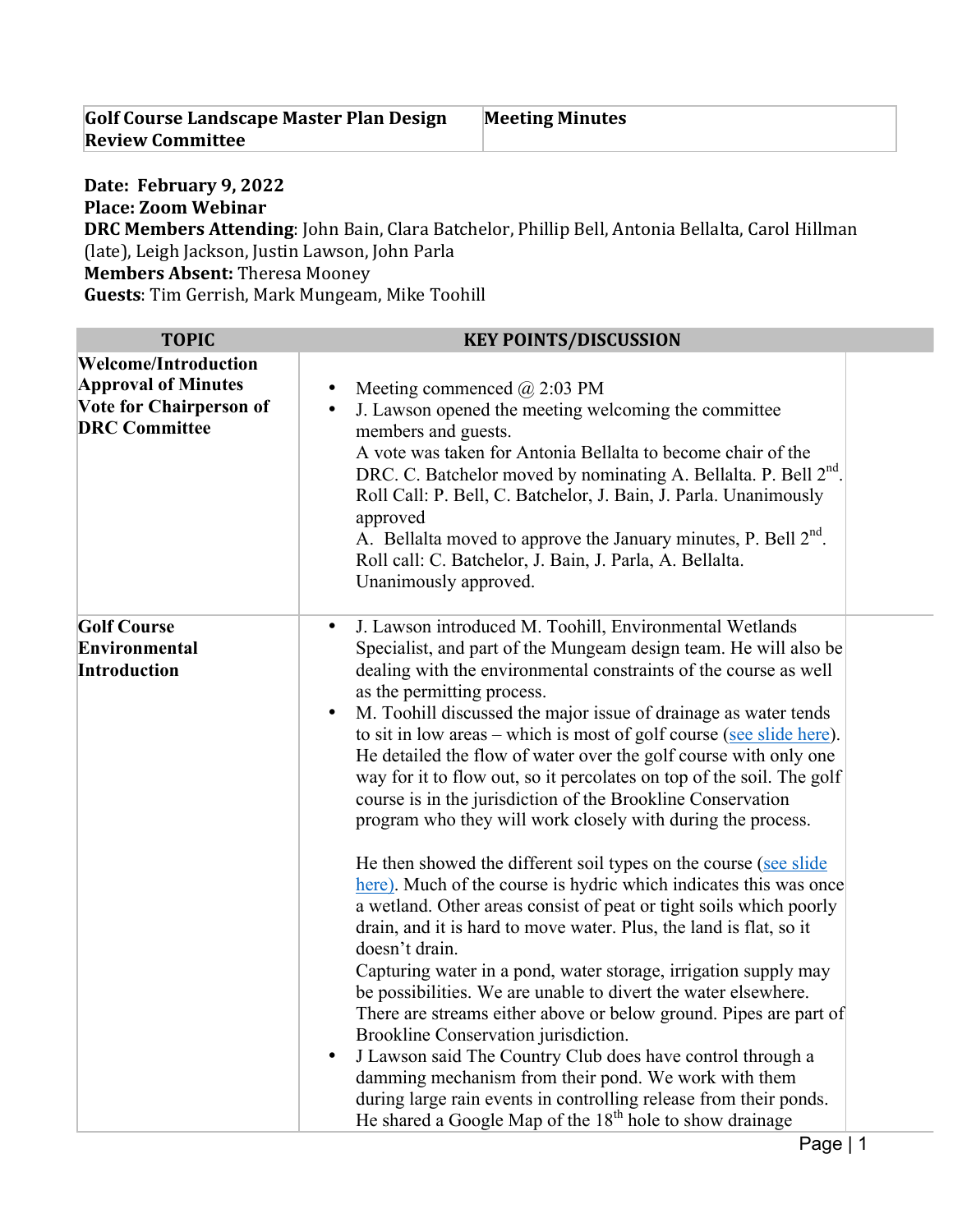|                        | patterns. Sand lines are where sand had been put into the ground                        |
|------------------------|-----------------------------------------------------------------------------------------|
|                        | with a 2" pipe associated with each line. Sand acts as a conduit                        |
|                        | for surface water to get down into the pipes. This is a typical                         |
|                        | method for draining flat athletic fields                                                |
|                        | M. Toohill shared a watershed map of the course that shows<br>$\bullet$                 |
|                        | where water comes from that gets onto the flat course.                                  |
| <b>Tree/Vegetation</b> | T. Gerrish shared the Tree/Vegetation Management Plan with<br>$\bullet$                 |
| <b>Management Plan</b> | two outlined areas: Forest Area: There are some forested areas                          |
|                        | we will work into the plan. He presented photos of different                            |
|                        | greens to show how we can prosper and use the forested areas.                           |
|                        | Linear Trees: They do not offer any benefit. A view of $15th$                           |
|                        | fairway shows linear trees. Shade is important to the golf course,                      |
|                        | but good turf needs sunlight $(12th$ green). Tree roots impact                          |
|                        | ability to grow turf, impacts play. There has been a selective tree                     |
|                        | removal plan in process for sunlight and quality of tree issue.                         |
|                        | Looking at streams and ditches help with water quality and                              |
|                        | habitat and to plant some interesting species. The parking lot has                      |
|                        | opportunities for controlling water and adding aesthetic value.                         |
|                        | Wayne Stiles did a significant job landscaping with his planting                        |
|                        | plan. We may want to emulate his grouping of trees, etc.                                |
|                        | Tree Groupings visual help separate the holes, provide safety.                          |
|                        | With climate change, we should look at mid-Atlantic trees for                           |
|                        | groupings. Northern New England species will be having a hard                           |
|                        | time.                                                                                   |
|                        | Stately Trees: Add a lot to the scale of the experience of being in<br><b>Brookline</b> |
|                        | C. Hillman asked could a program be developed for people<br>$\bullet$                   |
|                        | contribute to buying a tree? Has the Hemlock disease issue been                         |
|                        | taken under consideration?                                                              |
|                        | T. Gerrish acknowledged the Hemlock disease despite treatment,<br>$\bullet$             |
|                        | some will need to be removed. Decisions need to be made.                                |
|                        | J Lawson added we are considering a memorial tree plan.                                 |
|                        | P. Bell asked if there any invasive species that have been causing                      |
|                        | damage to the course.                                                                   |
|                        | M. Toohill responded that there are, but it does not look<br>$\bullet$                  |
|                        | prevalent in Putterham woods.                                                           |
|                        | C. Batchelor asked if you are going to identify what trees are a<br>$\bullet$           |
|                        | hazard and what should come down.                                                       |
|                        | M. Toohill responded that some trees need to come out sooner<br>$\bullet$               |
|                        | rather than later. In the wooded areas, we need to determine                            |
|                        | educational component or other issues.                                                  |
|                        | Antonia stated there will be a phased manner of taking down<br>$\bullet$                |
|                        | trees and what we take down, and we are adding back to our                              |
|                        | urban forest and quality of golf course.                                                |
|                        | She asked regarding expanding ponds and wetlands how it will                            |
|                        | affect trees? Are there any plans for detention basins on site?                         |
|                        | M. Toohill responded that there is limited space but there could<br>$\bullet$           |
|                        | be some space above ground but the soil is bad even under                               |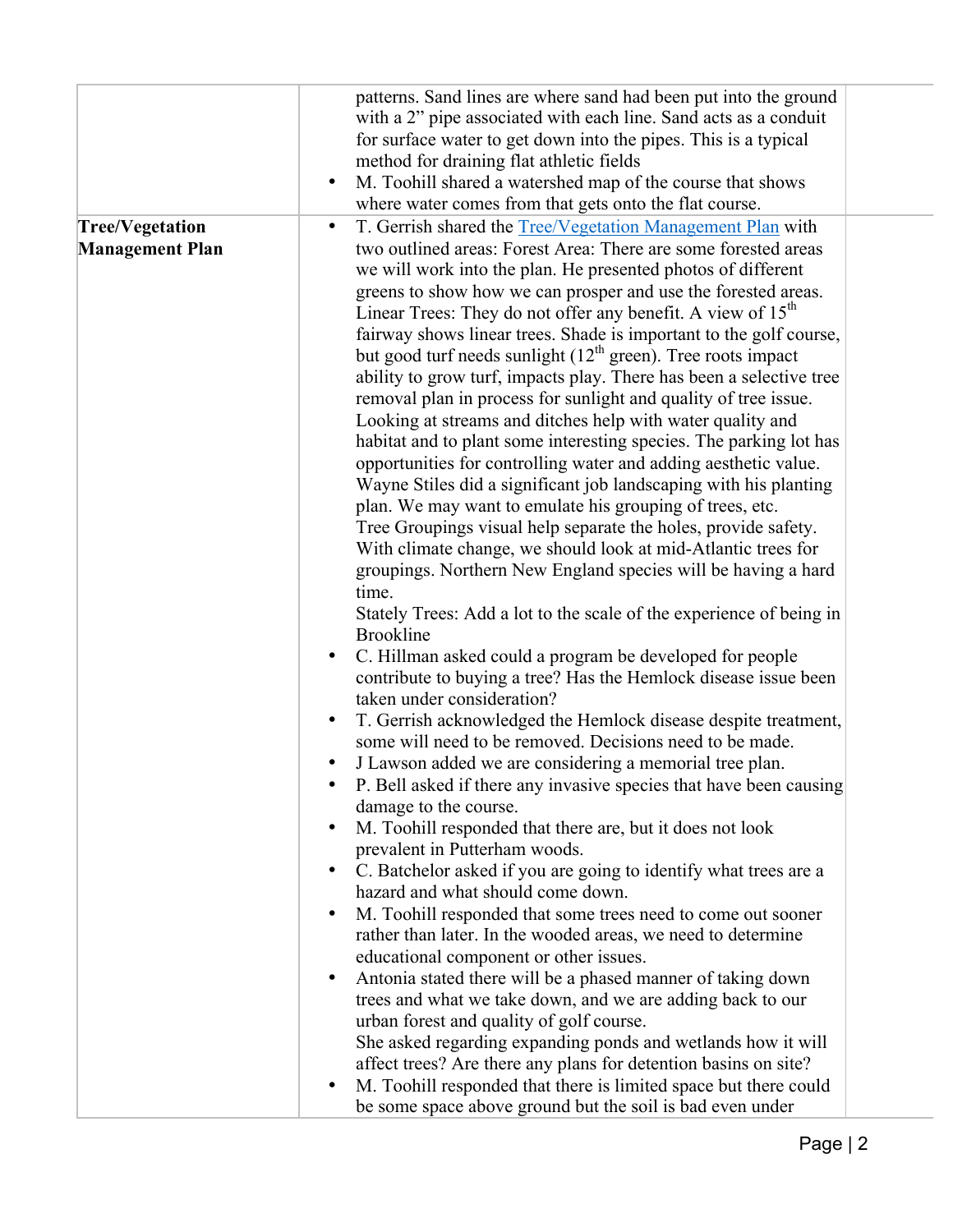|                                                                                 | parking lot.                                                                                                                                                                                                                                                                                                                                                               |
|---------------------------------------------------------------------------------|----------------------------------------------------------------------------------------------------------------------------------------------------------------------------------------------------------------------------------------------------------------------------------------------------------------------------------------------------------------------------|
|                                                                                 |                                                                                                                                                                                                                                                                                                                                                                            |
| <b>Discussion of Concepts for</b><br><b>US Open Restoration</b><br><b>Phase</b> | M. Mungeam discussed the US Open Restoration Plan. He listed<br>tasks that can be done this summer and should not involve<br>permitting. These fine-tuning jobs would improve playability<br>and aesthetics. Tasks would include:<br>Forward tee additions (4, 2, 7, 9, 10, 13, 14)<br>Tee leveling (5,10,12, 13, 14)<br>Raise and add drainage on left side of #4 fairway |
|                                                                                 | Approach fairway drainage improvements $3rd$ hole (will require<br>permitting and may not be possible)<br>Bunker restorations $(1, 2, 3, 4, 5, 9)$                                                                                                                                                                                                                         |
|                                                                                 | Bunkers should be redone every 6 or 7 years<br>Addition of a rear tee on the $16th$ hole                                                                                                                                                                                                                                                                                   |
|                                                                                 | Fairway grading/turf improvements $(1, 4, 7, 13, 15)$<br><b>Cost Breakdown Estimates of Concepts</b>                                                                                                                                                                                                                                                                       |
|                                                                                 | Forward Tee Additions \$56K<br>Tee leveling \$60K                                                                                                                                                                                                                                                                                                                          |
|                                                                                 | Raise & add drainage hole 4 \$50K<br>Gravel Cart Path hole 6 \$12K                                                                                                                                                                                                                                                                                                         |
|                                                                                 | Approach Fairway Drainage hole 3 \$8.5K<br>Bunker restoration \$143K                                                                                                                                                                                                                                                                                                       |
|                                                                                 | New rear tee hole 16 \$25K<br>Fairway grading/Turf improvements \$5K                                                                                                                                                                                                                                                                                                       |
|                                                                                 | C. Hillman commented that drainage tubes that have risen up<br>$\bullet$<br>interfering with play. When and if will they be dealt with?                                                                                                                                                                                                                                    |
|                                                                                 | M. Mungeam said the $2nd$ phase of the master plan is where all<br>$\bullet$<br>drainage work will occur.                                                                                                                                                                                                                                                                  |
|                                                                                 | C. Batchelor asked are you putting this out to bid soon? Does the<br>$\bullet$<br>US Open money cover these costs?                                                                                                                                                                                                                                                         |
|                                                                                 | J Lawson responded that these funds do not cover all items on<br>the list. The US Open budget is \$150K. Mark will revise the list<br>eventually after committee input. Then we will put it out to bid<br>pre-US Open.                                                                                                                                                     |
|                                                                                 | A. Bellalta would like to see a site plan where the work is being<br>$\bullet$<br>done. It may help prioritize work to be done.                                                                                                                                                                                                                                            |
|                                                                                 | M Mungeam agreed to provide a site plan. He mentioned how<br>$\bullet$<br>some clubs choose to work all in one area of the course or take<br>on certain tasks. For example – just do bunkers. None of these                                                                                                                                                                |
|                                                                                 | projects will impact future projects.<br>J Parla would like to add to the list adding back tee on 13 to                                                                                                                                                                                                                                                                    |
|                                                                                 | balance forward tee, a forward tee on 16, redo bunkers on 16.<br>M. Mungeam stated it will be on masterplan.                                                                                                                                                                                                                                                               |
|                                                                                 | P. Bell suggested we chip away at the list incrementally so there<br>is a constant progression.                                                                                                                                                                                                                                                                            |
|                                                                                 | J. Lawson responded we are looking at how to get bang for buck<br>and best for players.                                                                                                                                                                                                                                                                                    |